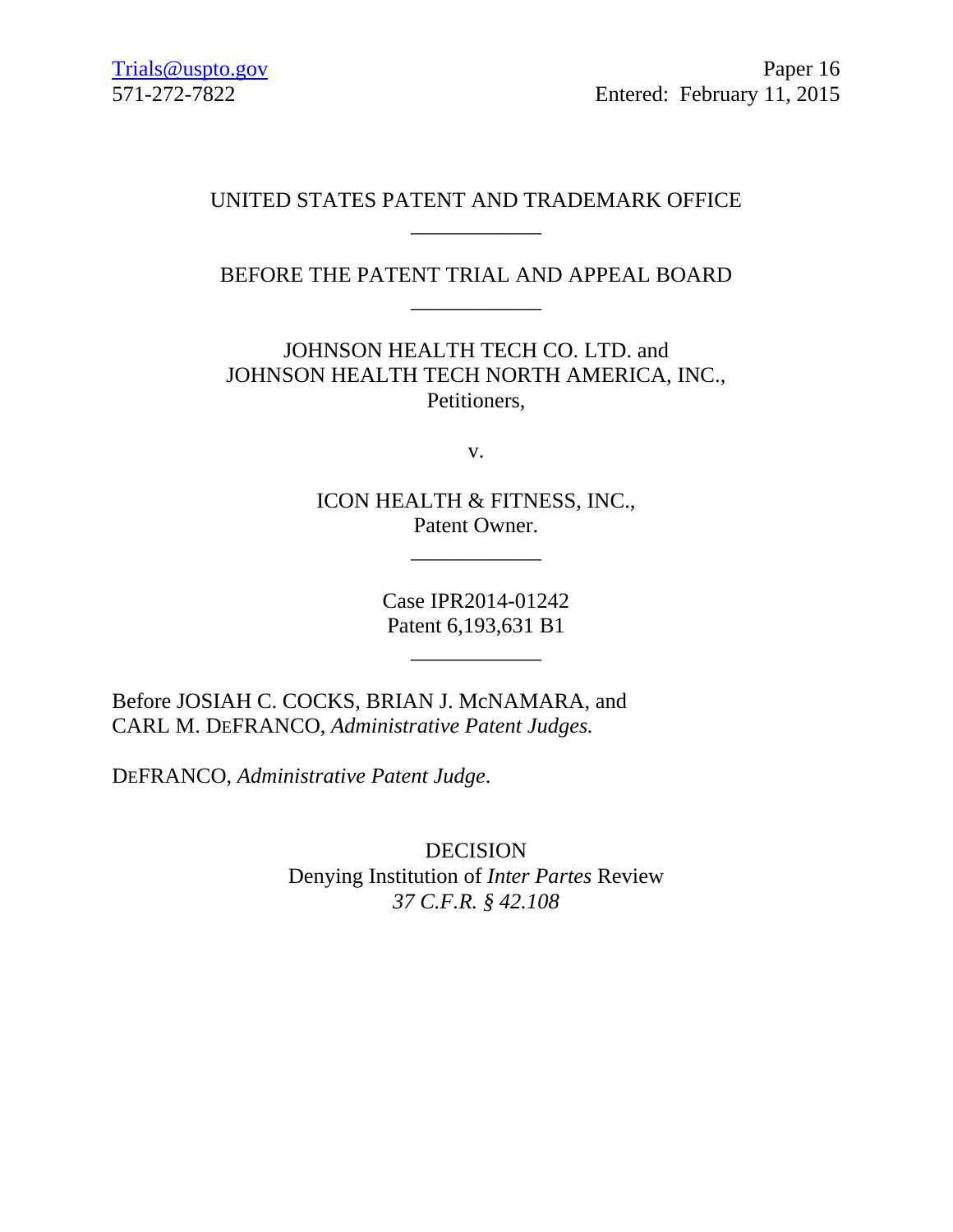### I. INTRODUCTION

Petitioners, Johnson Health Tech Co. Ltd. ("JHT") and Johnson Health Tech North America, Inc. ("JHTNA") filed a Petition ("Pet.") on August 4, 2014, requesting *inter partes* review of claims 6–10 and 14–22 of U.S. Patent No. 6,193,631 B1 ("the '631 patent"). Pet. 9. Patent Owner, Icon Health & Fitness, Inc. ("Icon"), filed a Preliminary Response arguing, *inter alia*, that Petitioners lack standing because the Petition is time-barred under 35 U.S.C. § 315(b). Petitioners sought, and received, authorization to file a Reply addressing the standing issue ("Reply"). We have jurisdiction under 35 U.S.C. § 314(a).

 After considering the parties' submissions, we determine that JHTNA was served with a complaint alleging infringement of the '631 patent more than one year before the filing date of the Petition, and, thus, lacks standing under § 315(b) to file the Petition. In addition, because JHT is a privy of JHTNA, we find that JHT also lacks standing to file the Petition. Accordingly, the Petition is *denied*.

### II. BACKGROUND

#### *A. Related Infringement Action*

 The '631 patent is the subject of an ongoing lawsuit, *Icon Health & Fitness, Inc. v. Johnson Health Tech North America, Inc.*, Civil Action No. 1:10-cv-00209, currently pending in the U.S. District Court for the District of Utah ("the Utah Action"). Pet. 1; Prelim. Resp. 5. Icon served the original complaint in the Utah Action on December 27, 2010, naming only JHTNA as a defendant. Prelim. Resp. 5 (citing Exs. 2001, 2002). The complaint does not name JHT as a party in the Utah Action, although JHT is disclosed as the parent company of JHTNA. Ex. 2004 ("Rule 7.1 Disclosure Statement of Johnson Health Tech North America,  $Inc."$ ).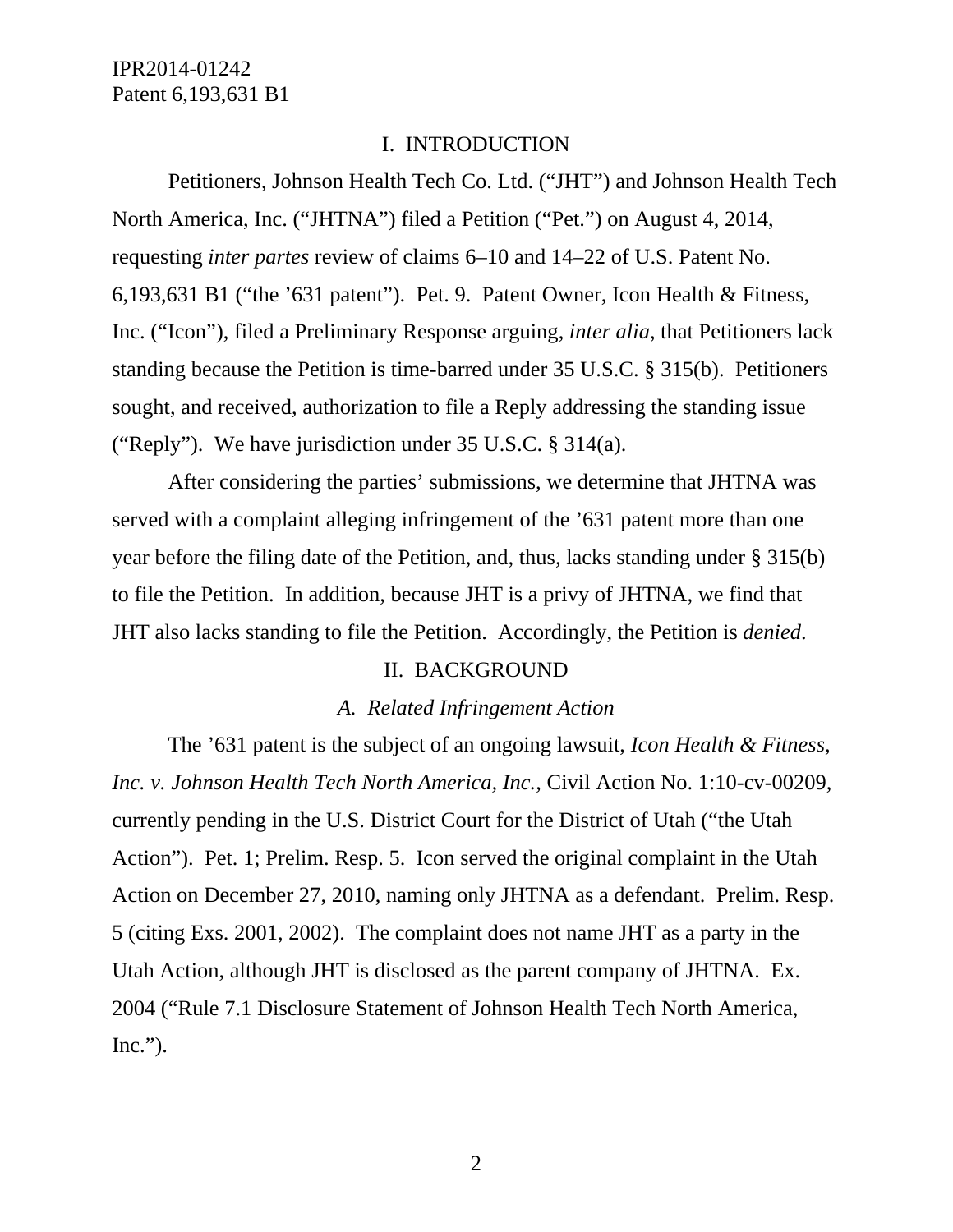#### *B. Related Reexam Proceeding*

 Shortly after the Utah Action began, JHT filed a request for *ex parte* reexamination ("reexam") of the '631 patent on April 19, 2011. Ex. 2007 at 2 (identifying JHT, the parent of JHTNA, as the requestor). In the reexam request, JHT is identified as the real party in interest, while JHTNA is listed as the named defendant in the related Utah Action. *Id*. at 2–3. Once JHT requested reexam, JHTNA moved to have the Utah Action stayed, informing the federal district court that "it filed" the reexam request. Ex. 2008 at 2. On September 19, 2011, the Utah Action was stayed pending the outcome of the reexam. Ex. 2003 at 2–3. A reexam certificate issued for the '631 patent on June 19, 2012. Ex. 1002. As a result of reexam, claims 1–5 and 11–13 of the '631 patent were cancelled, claims 6–10 were amended, and new claims 14–22 were added. *Id*. The stay of the Utah Action was subsequently lifted on May 22, 2013. Ex. 2003 at 2–3.

### II. ANALYSIS

## *A. 315(b) – Complaint Alleging Infringement*

 Icon disputes that Petitioners timely filed their Petition for *inter partes* review. Prelim. Resp. 3–23. Pursuant to 35 U.S.C. § 315(b), a party may not file a petition for *inter partes* review more than one-year after being served with a complaint alleging infringement of the patent. The one-year deadline helps to ensure that *inter partes* review provides a quick and cost effective alternative to litigation, and is not used as a tool for harassment or litigation gamesmanship. H.R. REP. NO. 112-98 at 48, *as reprinted in* 2011 U.S.C.C.A.N. at 78.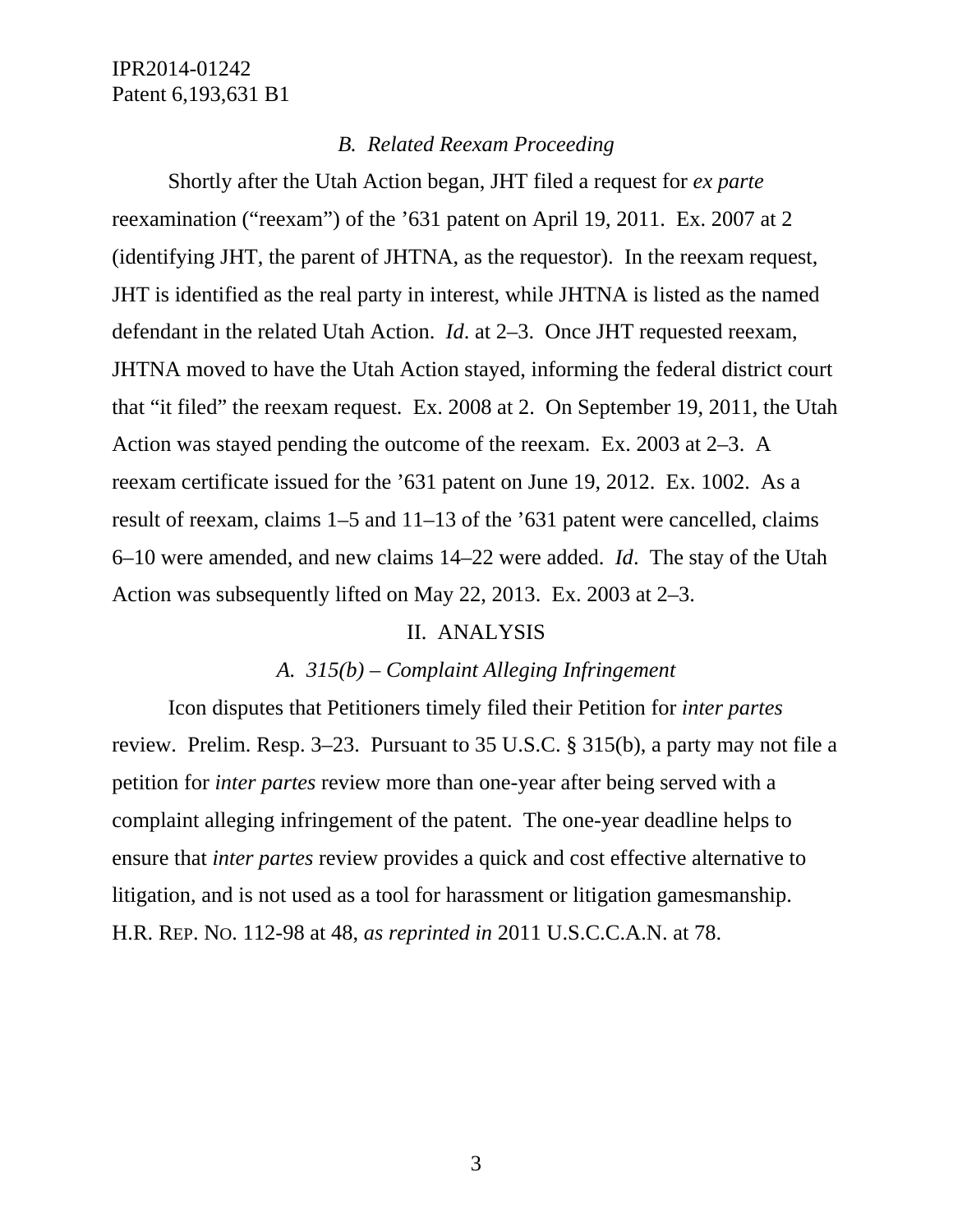$\overline{a}$ 

In a Preliminary Proceeding, $<sup>1</sup>$  the petitioner bears the burden of showing</sup> compliance with the threshold requirement of § 315(b). Specifically, in order to show "standing" to file a petition, the petitioner "must certify . . . that the petitioner is *not barred or estopped* from requesting an *inter partes* review . . . ." 37 C.F.R. § 42.104(a) (first emphasis added). As grounds for standing, Petitioners purport that the claims challenged in the Petition were not added to the Utah Action until August 5, 2013, when Icon filed an amended complaint alleging infringement of the '631 patent after completion of reexam and lifting of the stay. Pet. 1–2.

 Icon responds that it served JHTNA with an original complaint alleging infringement of the '631 patent on December 27, 2010, well before the August 4, 2014 filing date of the Petition. Prelim. Resp. 5 (citing Ex. 2002). Undisputed, however, is that the original complaint underwent a series of amendments after reexam of the '631 patent, with Icon filing a first-amended complaint on August 5, 2013, a second-amended complaint on November 22, 2013, and a third-amended complaint on May 14, 2014.<sup>2</sup> Ex. 2003 at 3–4. While the original complaint was served on JHTNA more than one-year before the filing date of the Petition, the amended complaints came less than one-year before the filing date. Icon argues that none of the amended complaints reset the clock for purposes of time bar of § 315(b). Prelim. Resp. 14, 22–23.

 Petitioners reply that the Petition is not time-barred because the original complaint purportedly was "dismissed without prejudice" and the one-year limit

 $<sup>1</sup>$  A "Preliminary Proceeding," as defined by our rules, "begins with the filing of a</sup> petition for instituting a trial and ends with a written decision as to whether a trial will be instituted." 37 C.F.R. § 42.2.

 $2$  Icon's first-amended complaint was subsequently stricken for failure to comply with the court's order granting leave to amend, but Icon was permitted to file the second-amended complaint in order to correct the non-compliant aspects of the first-amended complaint.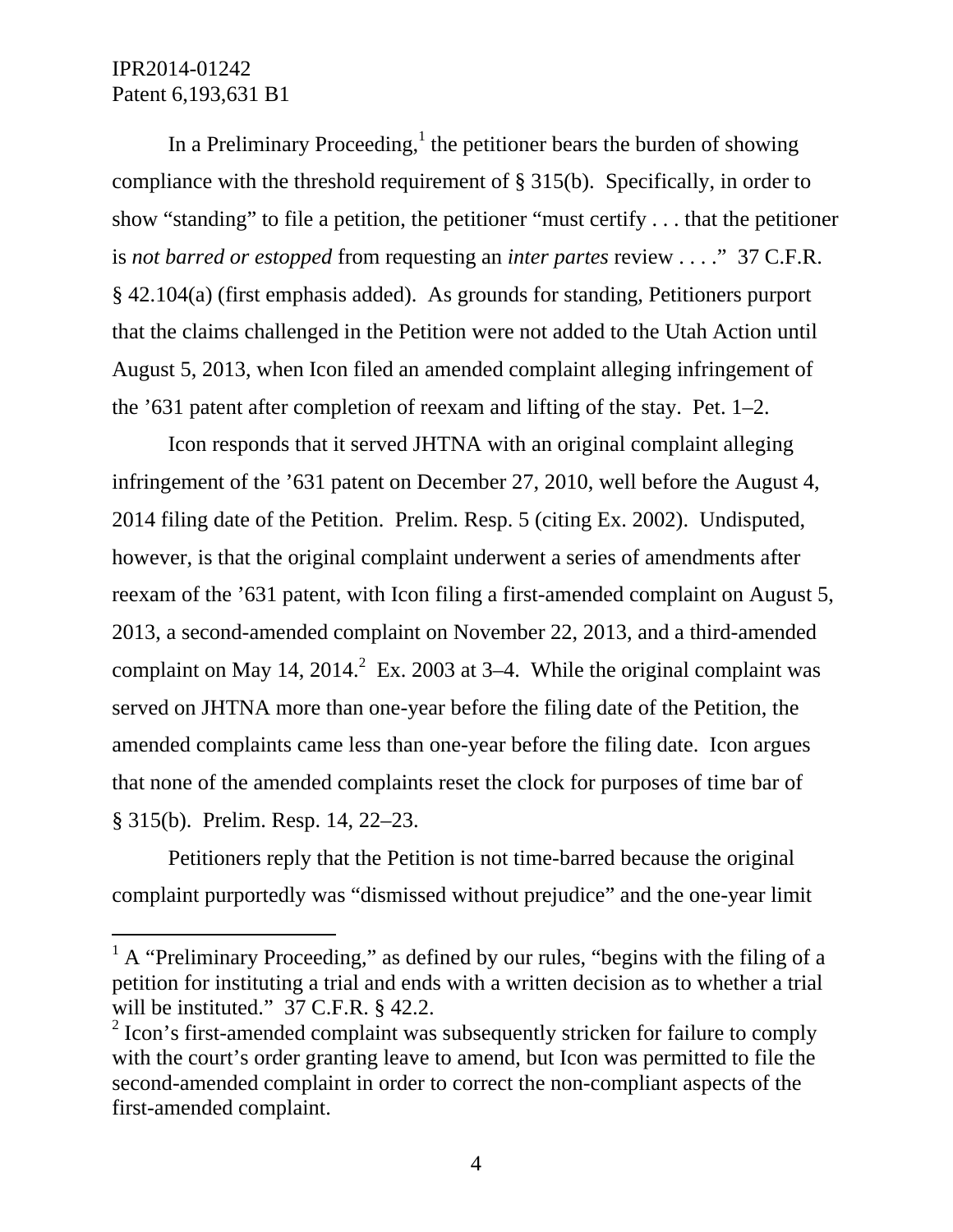$\overline{a}$ 

for filing the Petition "did not start to run until May 14, 2014" when Icon was "allowed to re-file its '631 Patent action by amending the complaint." Reply 1–2. Although Petitioners acknowledge service of the original complaint on December 27, 2010, they argue, in effect, that the district court's grant of partial summary judgment nullified the original complaint, leaving the parties "in the same legal position with respect to the '631 Patent as if the infringement action had never been filed." *Id.* at 7. According to Petitioners, the district court held on summary judgment that Icon's cause of action for infringement of the '631 patent was "barred by [a] 2009 Settlement Agreement *and thus should never have been brought*."3 *Id*. at 4 (citing Ex. 2015 at 2, 43).

 We are not persuaded by Petitioners' attempt to portray the district court's grant of summary judgment as a dismissal without prejudice. Contrary to Petitioners' assertion, the procedural posture in the Utah Action was based on summary judgment under Fed. R. Civ. P. 56, not dismissal under Fed. R. Civ. P. 41(a). Summary judgment does not leave the parties as though the action had never been brought. *Cf. Graves v. Principi*, 294 F.3d 1350, 1356 (Fed. Cir. 2002) (holding that the effect of a voluntary dismissal under Fed. R. Civ. P. 41(a) leaves the parties as though the action had never been brought). Rather, the district court's grant of partial summary judgment operated as an adjudication on the merits of Icon's cause of action for infringement as averred in the original complaint.

 $3$  Although Petitioners reference reexam of the  $31$  patent, they do not argue that the reexam reset the clock for purposes of § 315(b). Pet. 1; Reply 9. Nor could they. Reexamination does not result in a new patent. Because § 315(b) speaks to *the patent*, not the challenged claims, nothing that occurs during reexamination of the claims can erase service of the complaint alleging infringement of the patent. *See BioDelivery Science Int'l, Inc. v. MonoSol, LLC*, IPR2013-00315 (PTAB Nov. 13, 2013),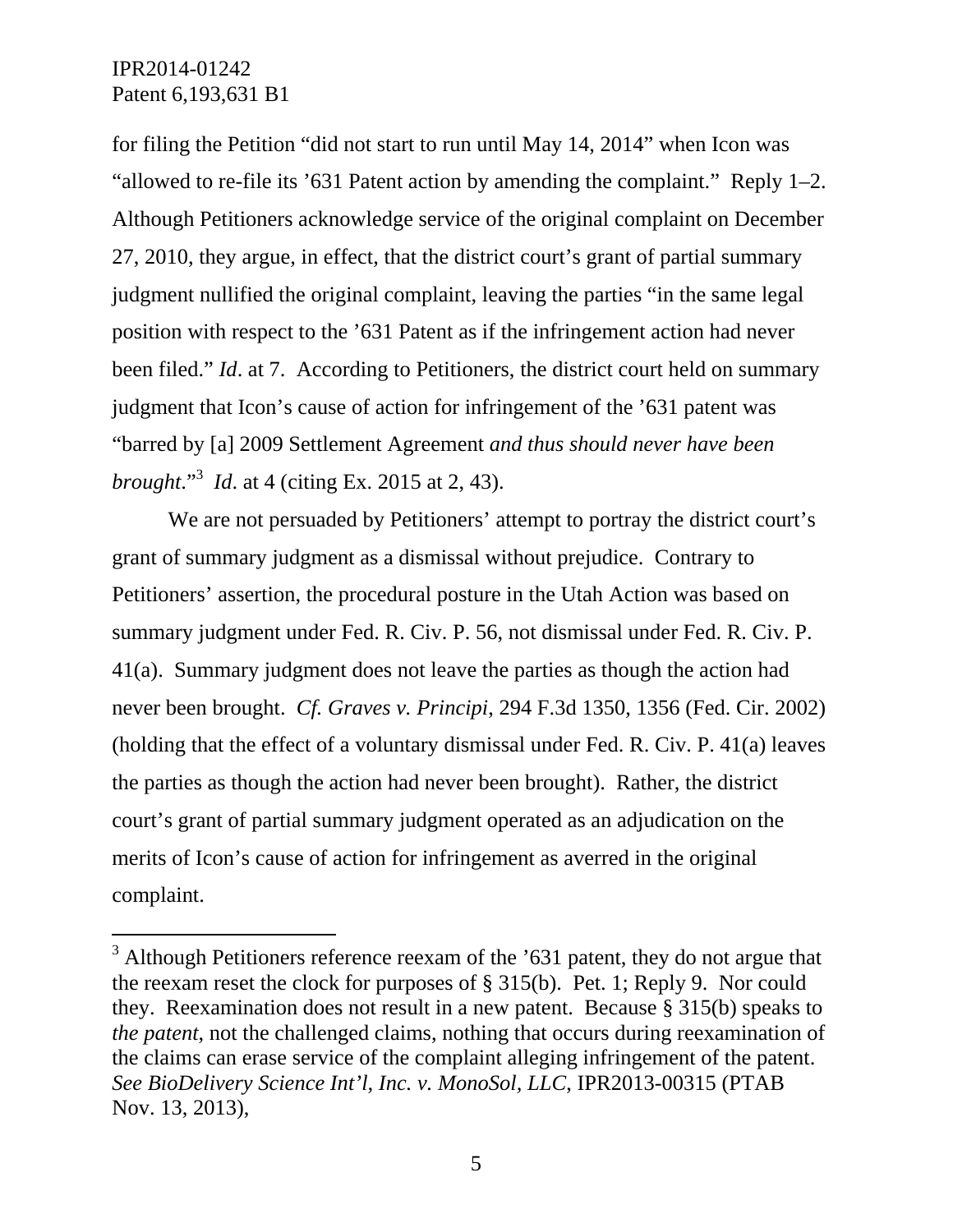Indeed, the district court framed the issue on summary judgment as "whether the accused JHT devices are Covered Products in the context of the '631 patent." Ex. 2007 at 37. In considering that question, the district court undertook an extensive analysis of claims 6, 7, 8, and 10 of the '631 patent as applied to "the LS devices" that Icon accused of infringement in the original complaint. *Id*. at 11–16, 40–42. Rendering judgment in favor of JHTNA, the district court ruled that "claims 6, 7, 8 and 10 [of] Icon's'631 Patent (original or as amended) . . . do not cover the accused technologies in the LS Devices." *Id*. at 41. That ruling is tantamount to an adjudication on the merits, not a dismissal without prejudice. Specifically, it made clear that the JHTNA products accused of infringement in the original complaint fall outside the scope of the '631 patent. In other words, the district court decided the merits of Icon's infringement claim with respect to some of the accused devices. Thus, the parties were not left as though the action had never been brought.

 Although Icon's cause of action for infringement of the '631 patent was amended several times, there is no evidence that the district court ever dismissed it, with or without prejudice. In contrast, the district court expressly dismissed "with" prejudice" Icon's cause of action for infringement of another patent after Icon failed to submit infringement contentions. Ex. 2003 at 3. In similar fashion, the district court expressly dismissed "without prejudice" Icon's cause of action for unfair competition for failing to specify sufficient facts. *Id*. Thus, had the district court intended the grant of partial summary judgment to have the effect of a dismissal without prejudice, it likely would have stated so expressly. It did not. Because Petitioners have not identified any place in the record where Icon's cause of action for infringement of the '631 patent was "dismissed without prejudice," we will not read those terms into the district court's ruling on summary judgment.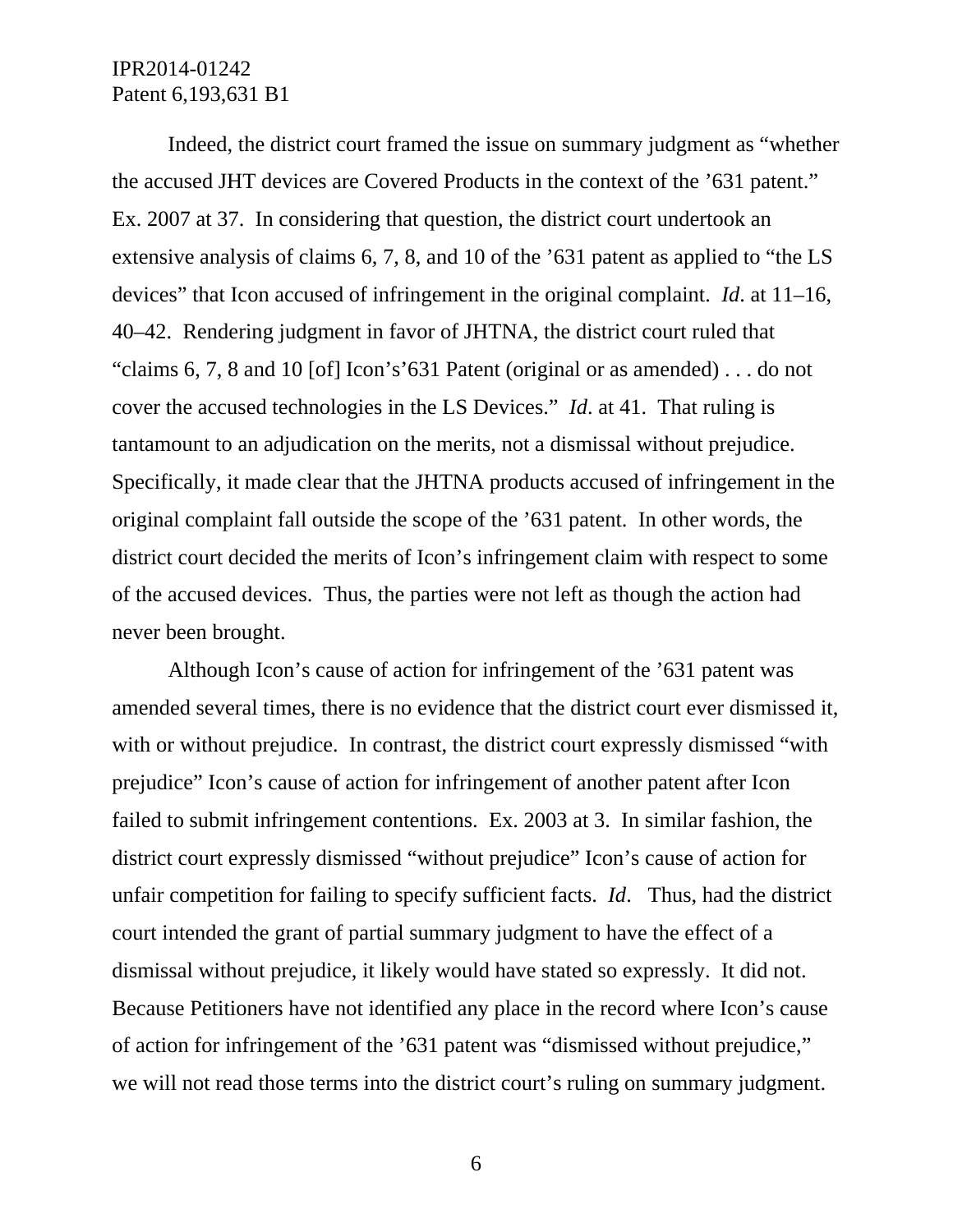l

 Finally, Petitioners contend that, with the third-amended complaint, Icon was allowed to "re-file" its infringement action on August and thereby "added the'631 Patent action back into the case." Reply 1, 7. We are not persuaded. Notably, the record shows that a summons under Fed. R. Civ. P. 4 was issued only with respect to the original complaint. Ex. 2002; Ex. 2009. From our review of the record, we discern no other summons that would indicate re-filing of the action. *See* Ex. 2009 (Docket Sheet). Moreover, the district court expressly rejected the notion that its grant of partial summary judgment amounted to a "final judgment" of Icon's infringement claim. Ex. 2014 at 2–4. Thus, contrary to Petitioners' assertion, Icon's infringement claim was still alive, albeit somewhat deflated, after the court's ruling on summary judgment. In fact, before Icon filed the thirdamended complaint, the district court stated that "Icon's first cause of action for infringement of the '631 Patent *remains a viable cause of action* in this case."<sup>4</sup> Id. at 4 (emphasis added).

 In sum, we are not persuaded that the district court's ruling on partial summary judgment should be treated as a dismissal without prejudice nullifying Icon's original complaint. As such, JHTNA has not demonstrated standing by filing the Petition within one-year of being served with Icon's original complaint alleging infringement of the '631 patent.

<sup>4</sup> Icon pled that "first cause of action" in its *second-amended complaint*, and it is undisputed that the infringement cause of action in the second-amended complaint mirrors the infringement cause of action from the original complaint. *See* Ex. 2003 at 3–4. Although Petitioners contend that the district court was referring to the yetunfiled third-amended complaint, Petitioners do not point to any evidence in making this contention. *See* Reply 6 n.1.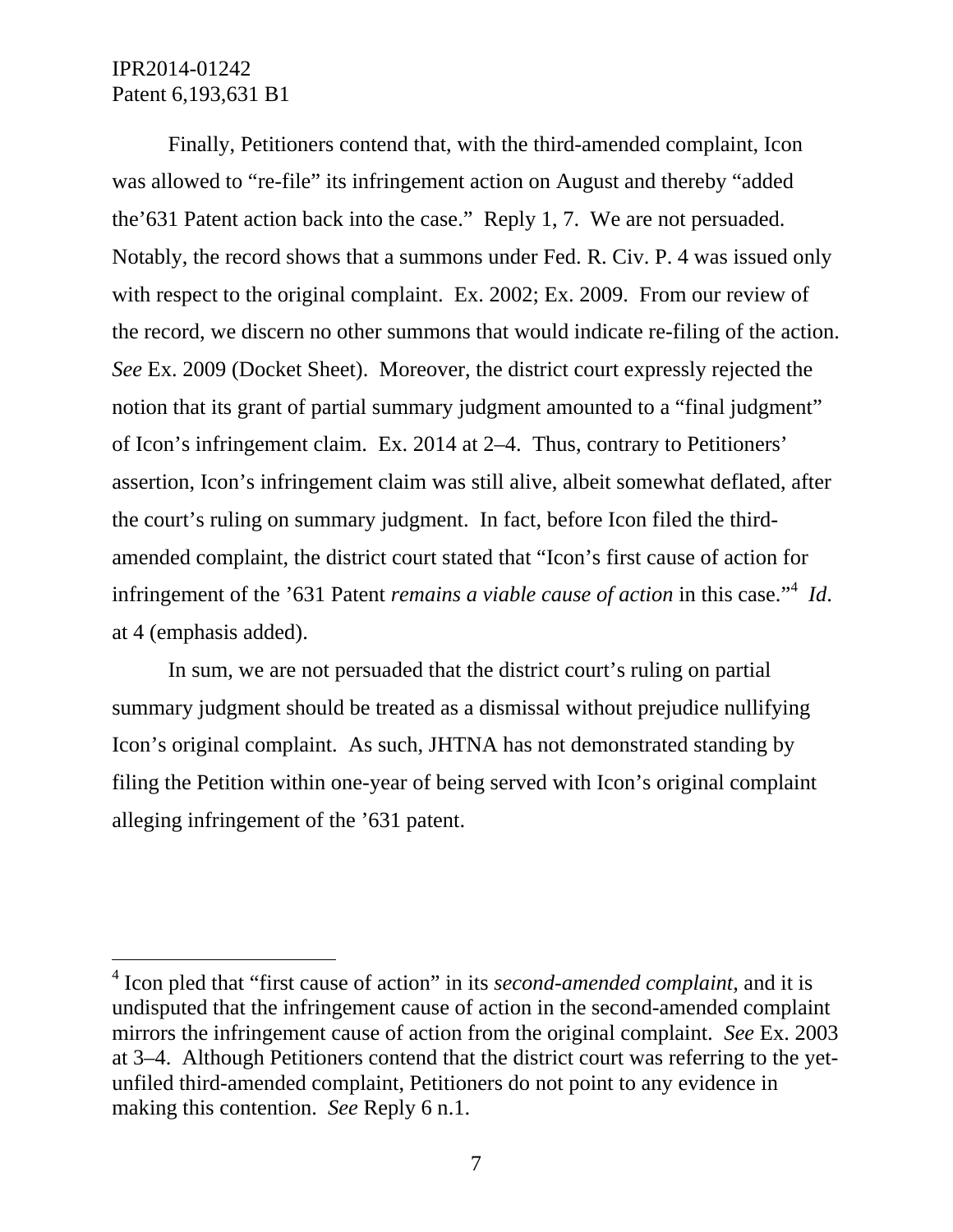### *B. § 315(b) – Privy of the Petitioner*

 Having decided that JHTNA is barred from filing the Petition, we turn to the issue of whether JHT is a "privy" of JHTNA for purposes of § 315(b). Specifically, § 315(b) includes within its reach any party that qualifies as a "privy of the petitioner." In determining whether JHT is a privy of JHTNA, we consider the nature of the relationship between the parties at the time the statutorily-relevant complaint was served, i.e., December 27, 2010. *See Taylor v. Sturgell*, 553 U.S. 880, 892 (2008) ("A person who was not a party to a suit generally has not had a 'full and fair opportunity to litigate' the claims and issues settled in that suit."). Ultimately, our analysis "seeks to determine whether the relationship between the purported 'privy' and the relevant other party is sufficiently close such that both should be bound by the trial outcome and related estoppels." *Office Patent Trial Practice Guide*, 77 Fed. Reg. 48,756, 48,759 (Aug. 14, 2012).

 Here, Petitioners acknowledge that JHTNA is a subsidiary of JHT, but say little else about their corporate relationship. Pet. 1. Icon, on the other hand, identifies myriad facts supporting its contention that "JHT is a privy of JHTNA." Prelim. Resp. 6–10. After being afforded the opportunity to rebut Icon's evidence of privity, Petitioners do not come forward with any evidence in rebuttal. *See* Reply 1–10 (focusing exclusively on the event that triggered the time-bar rather than privity).

 After considering the evidence, we find that it shows sufficiently that JHT is a privy of JHTNA. Specifically, in addition to their corporate structure as parent and subsidiary, it is undisputed that JHT and JHTNA share a close and significant business relationship. For example, the evidence shows that JHT oversees manufacturing of the fitness equipment that Icon accuses of infringement, while JHTNA, as a subsidiary, handles sales and distribution of the fitness equipment in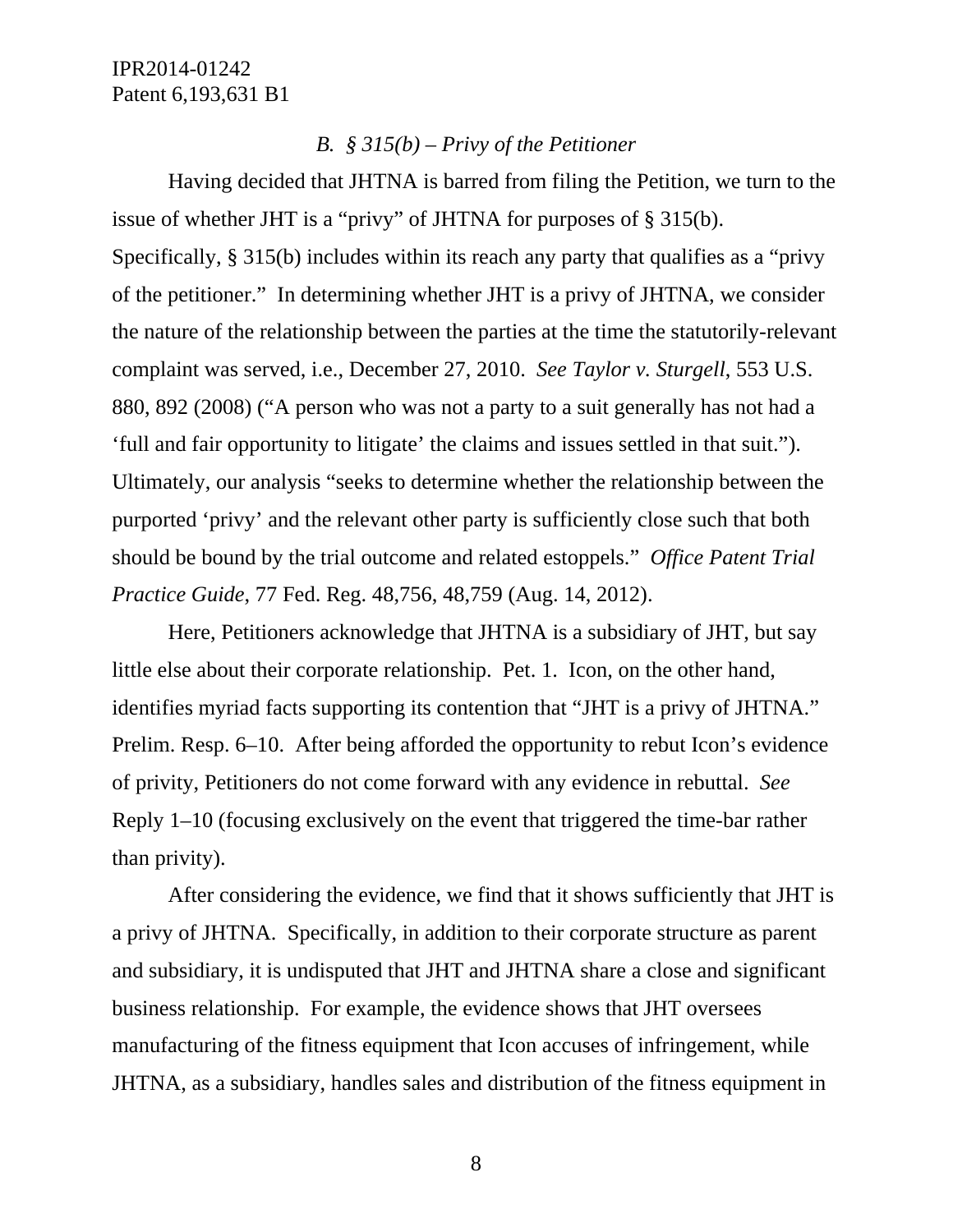North America. Prelim. Resp. 7 (citing Exs. 2005, 2006). In other words, JHTNA is simply an intermediary between JHT and the ultimate purchasers of the fitness equipment. This type of relationship has been held to be so close as to justify a finding of privity. *See Mars Inc. v. Nippon Conlux Kabushiki-Kaisha*, 58 F.3d 616, 619 (Fed. Cir. 1995) (finding privity between an overseas parentmanufacturer and a U.S. subsidiary-distributor so as to justify barring an infringement claim against the parent following final judgment against the subsidiary).

 Also, there is a high degree of overlap between the interests of JHT and JHTNA with respect to the Petition and the Utah Action. Where two entities act in concert during litigation, it may be equitable to treat both entities as "bound by the trial outcome and related estoppels," even though one entity is not a named party. *See Trial Practice Guide* at 48,759. Here, the record shows that, as the unnamed party, JHT had its interests adequately represented in the Utah Action. Perhaps most telling, shortly after JHTNA was served with the complaint in the Utah Action, JHT, who was not named as a party, requested reexam of the '631 patent. Ex. 2007. But when it came time to notify the district court of the reexam, JHTNA represented that it had requested the reexam when, in fact, JHT had done so. Ex. 2008. Likewise, when JHTNA asked the district court for a stay of the Utah Action, JHTNA again represented that it, not JHT, had requested the reexam. Ex. 2010. This conduct shows that JHT and JHTNA acted together in coordinating the reexam and the Utah Action.

 JHT's control over JHTNA is further evidenced by the fact that the same attorneys representing JHTNA in the Utah Action also represented JHT in the reexam and currently represent both JHT and JHTNA in this *inter partes* review. *See* Pet. 2; Ex. 2007 at 8; Ex. 2008 (identifying the same firm as legal counsel in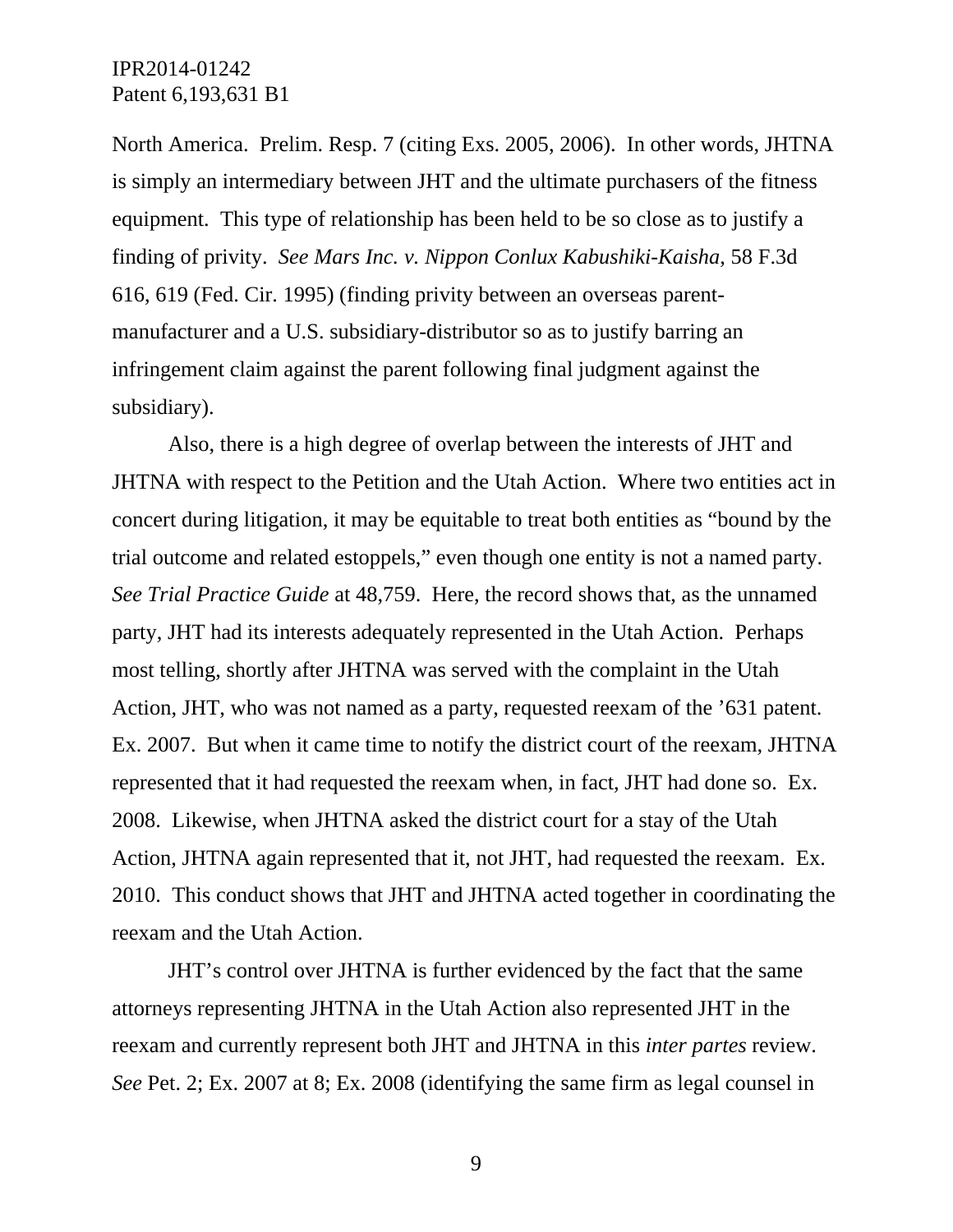all three cases). While common counsel alone is not dispositive of control, we are persuaded that the actions of JHT and JHTNA in the Utah Action and the reexam have blurred sufficiently the lines of corporate separation, such that JHT exercises control, or could have exercised control, over the business matters of JHTNA.

 The totality of the evidence shows that JHT and JHTNA have enjoyed a close parent-subsidiary relationship that is not just a mere collaboration between two separate and distinct entities. It is undisputed that this close relationship has existed since at least December 27, 2010, when the original complaint alleging infringement of the '631 patent was served in the Utah Action. Prelim. Resp. 7; Reply Br. 1–10. Indeed, JHTNA acknowledges as much in its corporate disclosure statement filed with the district court at the outset of the Utah Action. Ex. 2004 ("JHTNA's parent corporation is Johnson Health Tech Co., Ltd."). That JHT and JHTNA acted in concert to stay the Utah Action while reexam was pending indicates that JHT had an interest in the Utah Action while overseeing reexam of the '631 patent. This conduct by JHT and JHTNA is not indicative of separate and distinct entities. To set aside the history of involvement of JHT in the business and legal affairs of JHTNA would contradict the fact-based analysis of what constitutes sufficient control for a party to be recognized as a privy.

 In sum, we conclude that JHT is a privy of JHTNA for purposes of § 315(b). Because JHT is a privy of JHTNA, who was served with a complaint alleging infringement of the '631 patent more than one year before filing of the Petition on August 4, 2014, the Petition is untimely under § 315(b).

#### III. CONCLUSION

 The Petition was not filed within the time limit imposed by 35 U.S.C. § 315(b).